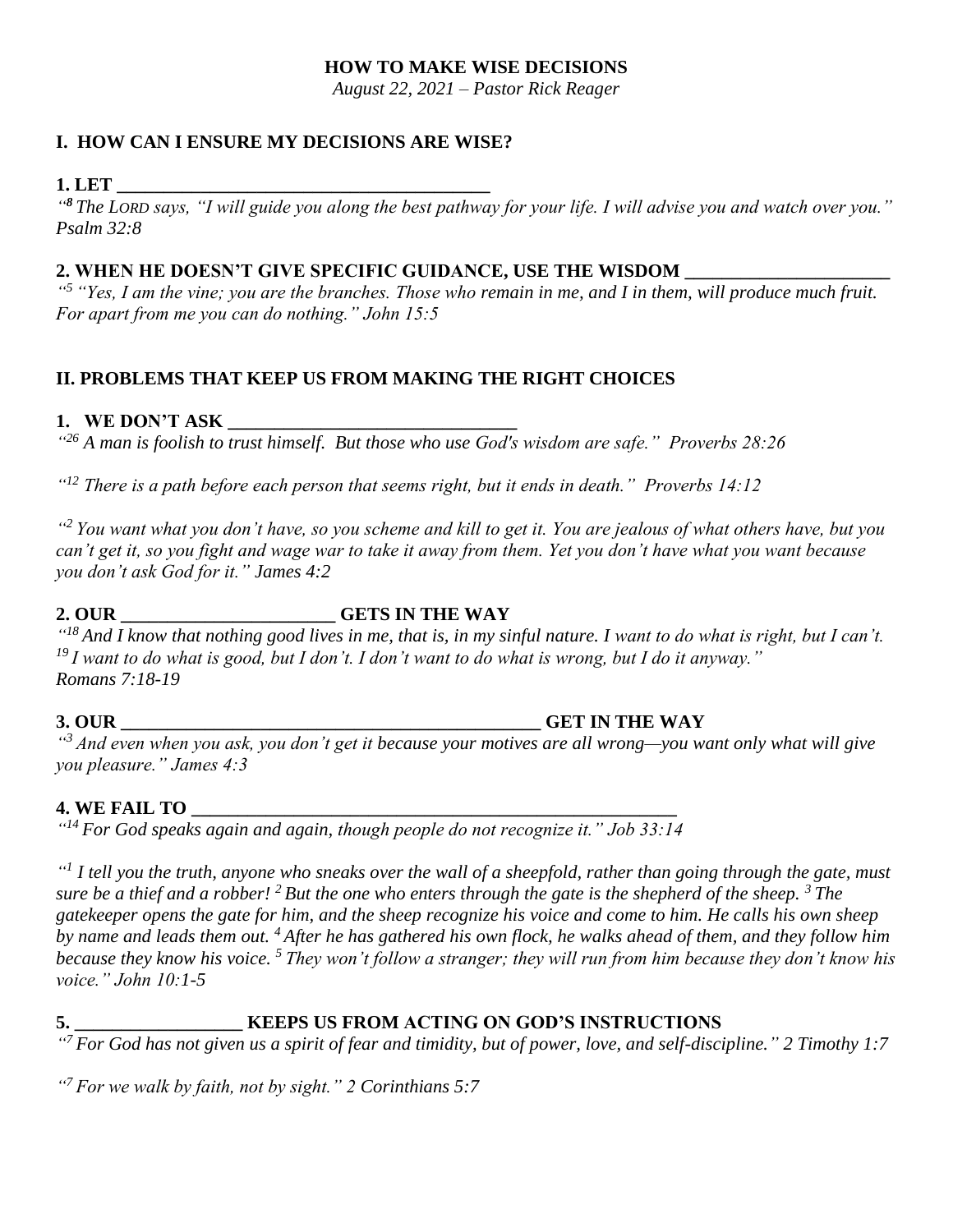#### **6. \_\_\_\_\_\_\_\_\_\_\_\_\_\_\_\_\_\_\_\_ MAJOR DECISIONS**

*" <sup>2</sup> Enthusiasm without knowledge is no good; haste makes mistakes." Proverbs 19:2*

### **III. HOW CAN I MAKE WISE DECISIONS?**

### **1. COME TO THE PLACE WHERE I HAVE \_\_\_\_\_\_\_\_\_\_\_\_\_\_\_\_\_\_\_\_\_\_\_\_\_\_\_\_\_\_\_\_\_\_\_\_\_\_\_\_\_\_**

*" <sup>9</sup> Pray like this: Our Father in heaven, may your name be kept holy. <sup>10</sup> May your Kingdom come soon. May your will be done on earth, as it is in heaven." Matthew 6:9-10*

### **2. PRAY FOR \_\_\_\_\_\_\_\_\_\_\_\_\_\_\_\_\_\_\_\_\_\_\_\_\_\_\_\_\_\_\_\_\_\_\_\_\_**

*" 5 If you need wisdom—if you want to know what God wants you to do—ask him, and he will gladly tell you. He will not resent your asking. <sup>6</sup> But when you ask him, be sure that your faith is in God alone. Do not waver, for a person with divided loyalty is as unsettled as a wave of the sea that is blown and tossed by the wind. <sup>7</sup> Such people should not expect to receive anything from the Lord. <sup>8</sup> Their loyalty is divided between God and the world, and they are unstable in everything they do." James 1:5-8*

#### **3. REMAIN \_\_\_\_\_\_\_\_\_\_\_\_\_\_\_\_\_\_\_\_\_\_\_\_\_\_\_\_\_\_\_\_\_\_\_\_\_\_ THE DECISION**

*" <sup>2</sup> Enthusiasm without knowledge is no good; haste makes mistakes." Proverbs 19:2*

*" <sup>32</sup> Better to be patient than powerful; better to have self-control than to conquer a city." Proverbs 16:32*

#### **4. GET THE \_\_\_\_\_\_\_\_\_\_\_\_\_\_\_\_\_\_\_\_\_\_\_\_\_\_\_\_\_\_\_**

*" <sup>16</sup> Every prudent man acts out of knowledge, but a fool exposes his folly." Proverbs 13:16*

# **5. SEEK OUT \_\_\_\_\_\_\_\_\_\_\_\_\_\_\_\_\_\_\_\_\_\_\_\_\_\_\_\_\_\_\_\_\_ FROM \_\_\_\_\_\_\_\_\_\_\_\_\_\_\_\_\_\_\_\_\_\_\_\_\_\_\_\_\_\_\_\_\_\_\_\_\_**

*" <sup>22</sup> Plans go wrong for lack of advice; many advisers bring success." Proverbs 15:22*

## **6. SEEK INSIGHT \_\_\_\_\_\_\_\_\_\_\_\_\_\_\_\_\_\_\_\_\_\_\_\_\_\_\_\_\_\_\_\_\_\_\_\_\_\_**

*" <sup>16</sup> All Scripture is inspired by God and is useful to teach us what is true and to make us realize what is wrong in our lives. It corrects us when we are wrong and teaches us to do what is right." 2 Timothy 3:16*

*" <sup>105</sup> Your word is a lamp to guide my feet and a light for my path." Psalm 119:105*

**7. EXPAND MY \_\_\_\_\_\_\_\_\_\_\_\_\_\_\_\_\_\_\_\_\_\_\_\_\_\_\_\_\_\_\_\_\_\_ WHEN LOOKING FOR ANSWERS** *" <sup>8</sup> "My thoughts are nothing like your thoughts," says the LORD. "And my ways are far beyond anything you could imagine. <sup>9</sup> For just as the heavens are higher than the earth, so my ways are higher than your ways and my thoughts higher than your thoughts." Isaiah 55:8-9*

### **8. GIVE GOD \_\_\_\_\_\_\_\_\_\_\_\_\_\_\_\_\_\_\_\_\_\_\_\_\_\_\_\_\_\_\_\_\_\_\_\_\_\_\_\_\_\_\_\_\_**

**\_\_\_\_\_\_\_\_\_\_\_\_\_\_\_\_\_\_\_\_\_\_\_\_\_\_\_\_\_\_\_\_\_\_**

*" <sup>1</sup> Therefore, since we are surrounded by such a huge crowd of witnesses to the life of faith, let us strip off every weight that slows us down, especially the sin that so easily trips us up. And let us run with endurance the race God has set before us. <sup>2</sup> We do this by keeping our eyes on Jesus, the champion who initiates and perfects our faith." Hebrews 12.1-2*

# **9. WHEN I FEEL I MAY HAVE THE CORRECT ANSWER, \_\_\_\_\_\_\_\_\_\_\_\_\_\_\_\_\_\_ BEFORE I \_\_\_\_\_\_\_**